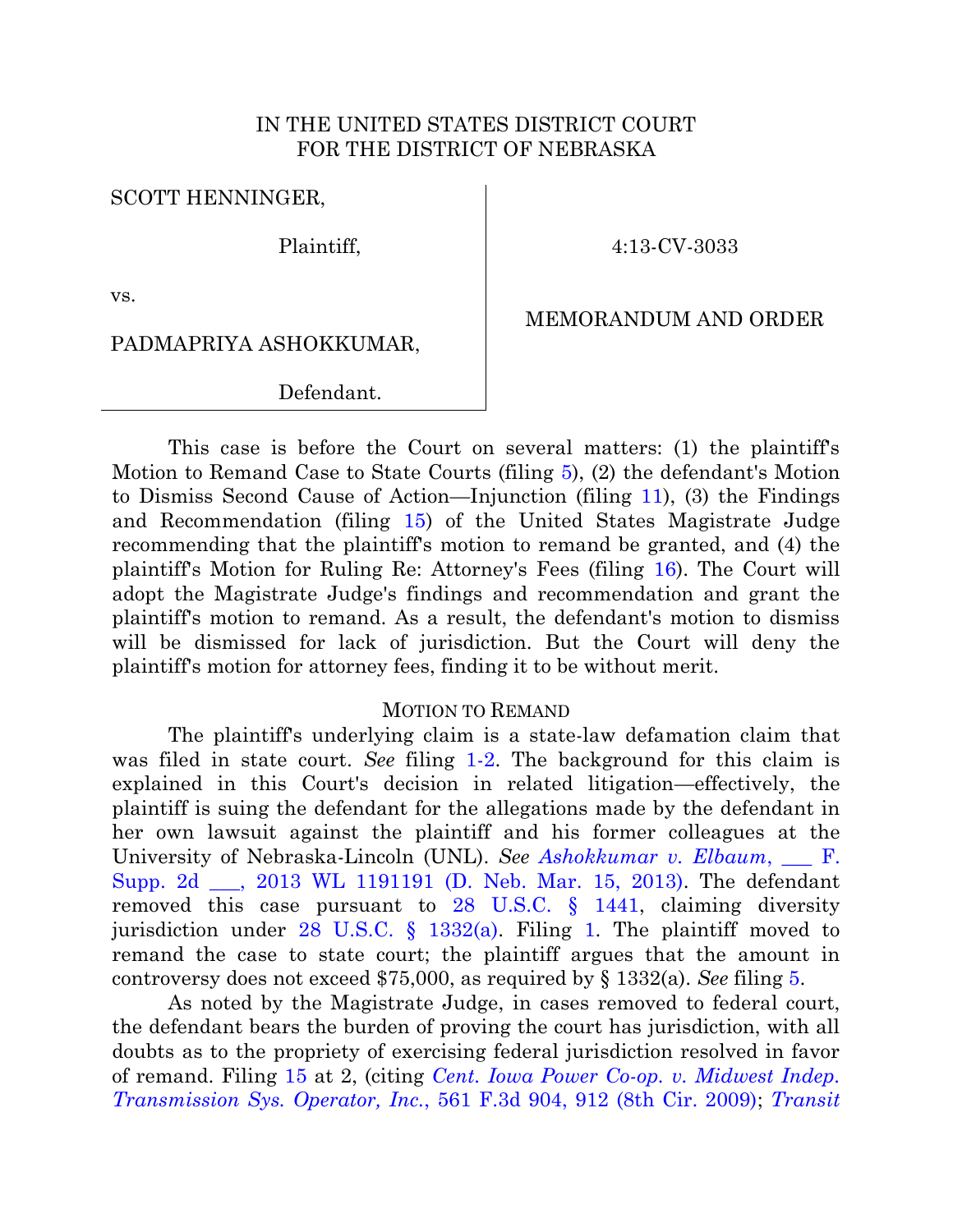*[Cas. Co. v. Certain Underwriters at Lloyd's of London](http://westlaw.com/find/default.wl?ft=Y&db=0000506&rs=btil2.0&rp=%2ffind%2fdefault.wl&serialnum=1997145029&fn=_top&findtype=Y&vr=2.0&wbtoolsId=1997145029&HistoryType=F)*, 119 F.3d 619, 625 (8th [Cir. 1997\)\)](http://westlaw.com/find/default.wl?ft=Y&db=0000506&rs=btil2.0&rp=%2ffind%2fdefault.wl&serialnum=1997145029&fn=_top&findtype=Y&vr=2.0&wbtoolsId=1997145029&HistoryType=F). And where a complaint does not allege a specific amount of damages, the party seeking to remove the case and invoke federal subjectmatter jurisdiction bears the burden of proving by a preponderance of the evidence that the amount in controversy exceeds \$75,000. Filing [15](https://ecf.ned.uscourts.gov/doc1/11312757086) at 2 (citing *[In re Minn. Mut. Life Ins. Co. Sales Practices Litig.](http://westlaw.com/find/default.wl?ft=Y&db=0000506&rs=btil2.0&rp=%2ffind%2fdefault.wl&serialnum=2003710312&fn=_top&findtype=Y&vr=2.0&wbtoolsId=2003710312&HistoryType=F)*, 346 F.3d 830, 834 [\(8th Cir. 2003\)\)](http://westlaw.com/find/default.wl?ft=Y&db=0000506&rs=btil2.0&rp=%2ffind%2fdefault.wl&serialnum=2003710312&fn=_top&findtype=Y&vr=2.0&wbtoolsId=2003710312&HistoryType=F). Where the plaintiff seeks injunctive relief the amount in controversy is measured by the value of the object of the litigation. Filing [15](https://ecf.ned.uscourts.gov/doc1/11312757086) at 3 (citing *[James Neff Kramper Family Farm P'ship v. IBP, Inc.](http://westlaw.com/find/default.wl?ft=Y&db=0000506&rs=btil2.0&rp=%2ffind%2fdefault.wl&serialnum=2005908273&fn=_top&findtype=Y&vr=2.0&wbtoolsId=2005908273&HistoryType=F)*, 393 F.3d [828, 833 \(8th Cir. 2005\)](http://westlaw.com/find/default.wl?ft=Y&db=0000506&rs=btil2.0&rp=%2ffind%2fdefault.wl&serialnum=2005908273&fn=_top&findtype=Y&vr=2.0&wbtoolsId=2005908273&HistoryType=F) (quoting *[Hunt v. Wash. State Apple Adver. Comm'n](http://westlaw.com/find/default.wl?ft=Y&db=0000780&rs=btil2.0&rp=%2ffind%2fdefault.wl&serialnum=1977118827&fn=_top&findtype=Y&vr=2.0&wbtoolsId=1977118827&HistoryType=F)*, [432 U.S. 333, 347 \(1977\)\)](http://westlaw.com/find/default.wl?ft=Y&db=0000780&rs=btil2.0&rp=%2ffind%2fdefault.wl&serialnum=1977118827&fn=_top&findtype=Y&vr=2.0&wbtoolsId=1977118827&HistoryType=F)).

To establish the amount in controversy, the defendant relies on the federal funding and research grants the plaintiff received while he was employed, and his salary as an associate professor in computer science. Filing [9](https://ecf.ned.uscourts.gov/doc1/11312741243) at 3. But as the Magistrate Judge found,

[The defendant]'s speculation regarding the potential damage suffered by [the plaintiff] is not sufficient to meet her burden. [The defendant]'s Notice of Removal makes the conclusory statement that "upon information and belief, [the defendant] asserts that [the plaintiff] seeks more than \$75,000 in damages." The only evidence presented by [the defendant] is the current salaries of associate professors at UNL from the 2012- 2013 fiscal year. This information is of little, if any, evidentiary value in deciding the amount in controversy. [The plaintiff] has not been employed at UNL since 2008 and his amended complaint does not assert the alleged defamatory statements made by [the defendant] are preventing him from gaining employment or have caused him to lose wages or research grants.

The defendant has also not met her burden of proving the amount in controversy for the injunctive relief sought by the plaintiff. That is, the defendant has made no attempt to assign a value to, or provide evidence of, the value of the right at issue in this case . . . .

Filing [15](https://ecf.ned.uscourts.gov/doc1/11312757086) at 4. Accordingly, the Magistrate Judge concluded that the Court lacks subject-matter jurisdiction, and that the plaintiff's motion to remand should be granted. Filing [15](https://ecf.ned.uscourts.gov/doc1/11312757086) at 4.

The Court notes that the defendant has not objected to the Magistrate Judge's findings and recommendation. [28 U.S.C. § 636\(b\)\(1\)](http://westlaw.com/find/default.wl?ft=L&docname=28USCAS636&rs=btil2.0&rp=%2ffind%2fdefault.wl&fn=_top&findtype=L&vr=2.0&db=1000546&wbtoolsId=28USCAS636&HistoryType=F) provides for de novo review only when a party objected to the magistrate's findings or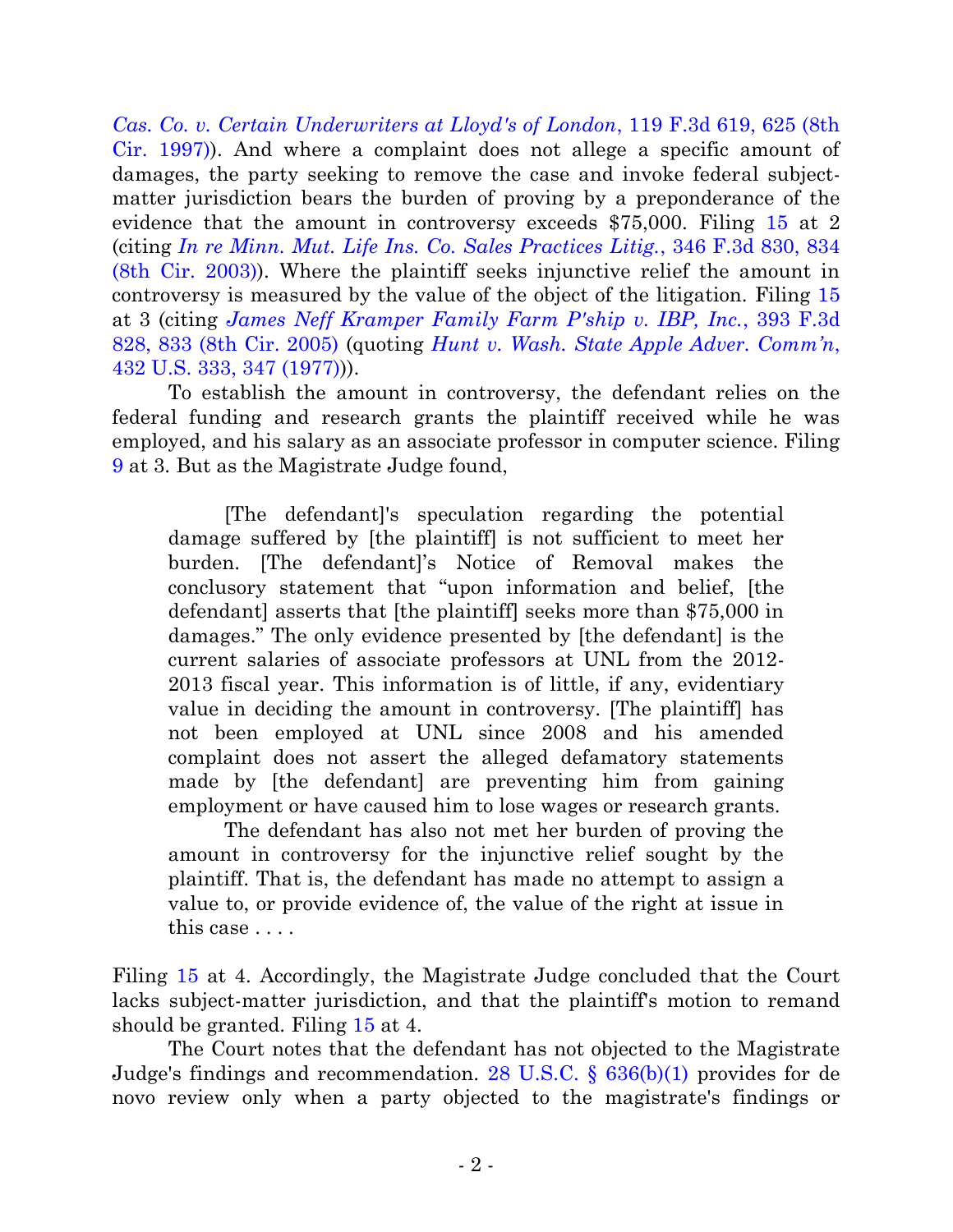recommendations. *[Peretz v. United States](http://westlaw.com/find/default.wl?ft=Y&db=0000780&rs=btil2.0&rp=%2ffind%2fdefault.wl&serialnum=1991116025&fn=_top&findtype=Y&vr=2.0&wbtoolsId=1991116025&HistoryType=F)*, 501 U.S. 923 (1991). The failure to file an objection eliminates not only the need for de novo review, but *any* review by the Court. *Thomas v. Arn*[, 474 U.S. 140 \(1985\);](http://westlaw.com/find/default.wl?ft=Y&db=0000780&rs=btil2.0&rp=%2ffind%2fdefault.wl&serialnum=1985158797&fn=_top&findtype=Y&vr=2.0&wbtoolsId=1985158797&HistoryType=F) *[Leonard v. Dorsey](http://westlaw.com/find/default.wl?ft=Y&db=0000506&rs=btil2.0&rp=%2ffind%2fdefault.wl&serialnum=2017885239&fn=_top&findtype=Y&vr=2.0&wbtoolsId=2017885239&HistoryType=F)  & Whitney LLP*[, 553 F.3d 609 \(8th Cir. 2009\).](http://westlaw.com/find/default.wl?ft=Y&db=0000506&rs=btil2.0&rp=%2ffind%2fdefault.wl&serialnum=2017885239&fn=_top&findtype=Y&vr=2.0&wbtoolsId=2017885239&HistoryType=F) The Court has nonetheless reviewed the Magistrate Judge's findings and will adopt them.

The Court also notes the plaintiff's affidavit in support of his motion to remand, in which the plaintiff avers that his losses are "significantly less" than \$75,000. Filing [6](https://ecf.ned.uscourts.gov/doc1/11312730748) at 2. The Court is aware that generally, a stipulation that a plaintiff will not seek an award exceeding the jurisdictional amount may be used to avoid removal only if filed before the removal. *See [Hargis v.](http://westlaw.com/find/default.wl?ft=Y&db=0000506&rs=btil2.0&rp=%2ffind%2fdefault.wl&serialnum=2027246816&fn=_top&findtype=Y&vr=2.0&wbtoolsId=2027246816&HistoryType=F)  Access Capital Funding, LLC*[, 674 F.3d 783, 789 \(8th Cir. 2012\);](http://westlaw.com/find/default.wl?ft=Y&db=0000506&rs=btil2.0&rp=%2ffind%2fdefault.wl&serialnum=2027246816&fn=_top&findtype=Y&vr=2.0&wbtoolsId=2027246816&HistoryType=F) *but cf. [Standard Fire Ins. Co. v. Knowles](http://web2.westlaw.com/find/default.wl?cite=133+S.+Ct.+1345&rs=WLW13.04&vr=2.0&rp=%2ffind%2fdefault.wl&sv=Split&fn=_top&mt=26)*, 133 S. Ct. 1345, 1350 (2013). The Court views this affidavit as being more significant, however, because it is not simply stating that the plaintiff will not seek damages in excess of the jurisdictional amount—it is evidence, from the plaintiff, that his actual damages do not exceed the jurisdictional amount. The plaintiff is obviously in a position to present evidence as to his own damages, and that evidence would be compelling even had the defendant met her initial burden of showing the amount in controversy.

In sum, the Court agrees with the Magistrate Judge that the amount in controversy requirement is not met here. Therefore, the Court will adopt the Magistrate Judge's findings and recommendation to that effect, and will grant the plaintiff's motion to remand. And because federal jurisdiction is lacking, the Court will dismiss the defendant's motion to dismiss.

## ATTORNEY FEES

The plaintiff's motion for attorney fees relies on [28 U.S.C. § 1447\(c\),](http://westlaw.com/find/default.wl?ft=L&docname=28USCAS1447&rs=btil2.0&rp=%2ffind%2fdefault.wl&fn=_top&findtype=L&vr=2.0&db=1000546&wbtoolsId=28USCAS1447&HistoryType=F) which provides that "[a]n order remanding the case may require payment of just costs and any actual expenses, including attorney fees, incurred as a result of the removal." The plaintiff contends there was no basis for removal, and suggests that the defendant "purposefully delayed resolution" of the plaintiff's claim. Filing [16](https://ecf.ned.uscourts.gov/doc1/11312758246) at 2. The Court disagrees.

Courts may award attorney fees under § 1447(c) only where the removing party lacked an objectively reasonable basis for seeking removal. *[Martin v. Franklin Capital Corp.](http://westlaw.com/find/default.wl?ft=Y&db=0000780&rs=btil2.0&rp=%2ffind%2fdefault.wl&serialnum=2007830082&fn=_top&findtype=Y&vr=2.0&wbtoolsId=2007830082&HistoryType=F)*, 546 U.S. 132, 141 (2005). Conversely, when an objectively reasonable basis exists, fees should be denied. *Id.* The Court finds that the defendant's arguments here, while ultimately unavailing, were not unreasonable. The plaintiff's failure to specify an amount of damages in his complaint left the defendant in a position to speculate.

And the Court sees no indication that the defendant sought removal in an attempt to deliberately delay adjudication of the plaintiff's claim. While